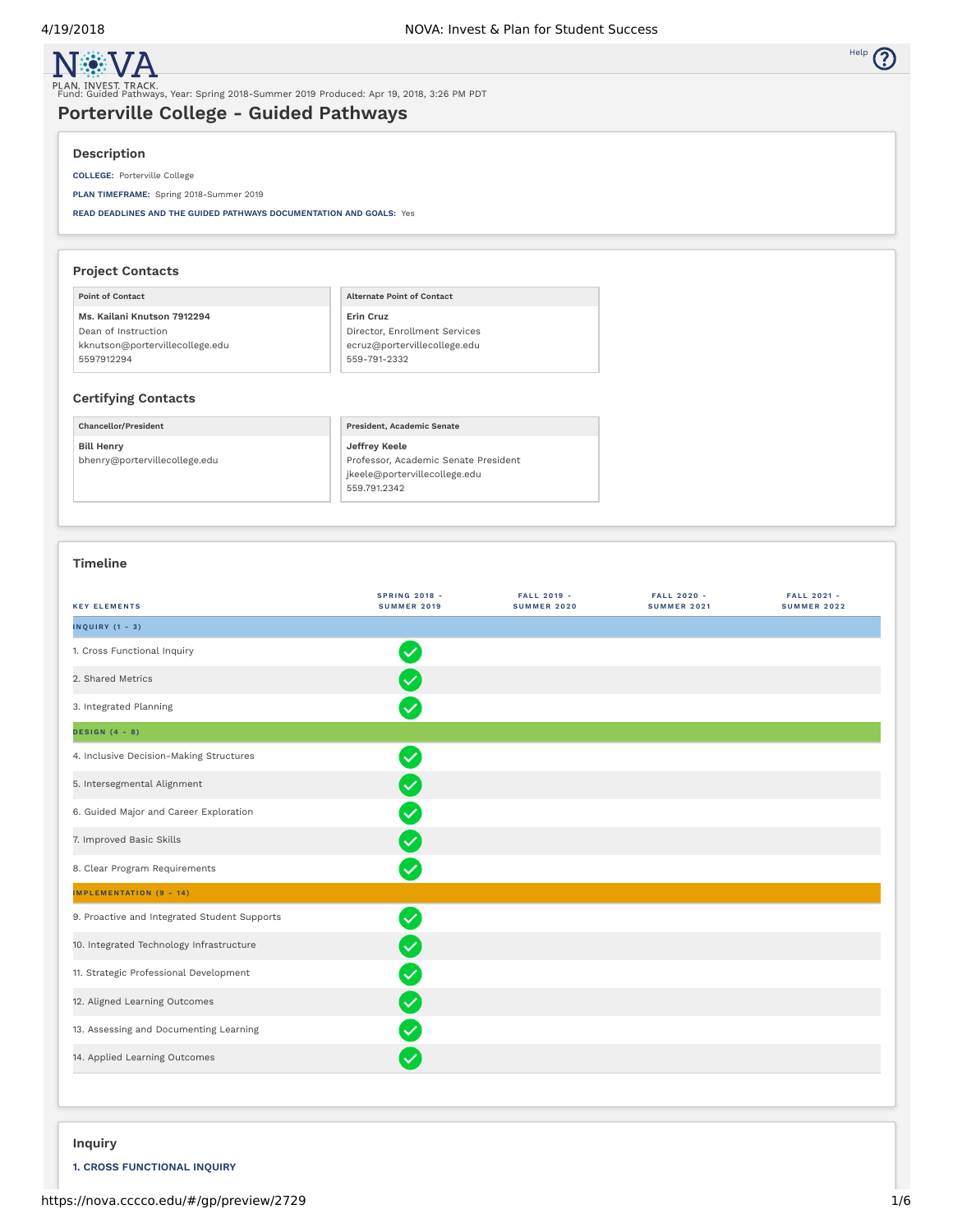### 4/19/2018 NOVA: Invest & Plan for Student Success

College constituents (including staff, faculty across disciplines and counselors, administrators, and students) examine research and local data on student success and discuss overarching strategies to improve student success.

College engages in broad, deep and inclusive discussion and inquiry about the Guided Pathways approach, framework and evidence.

#### **ANTICIPATED CHANGE IN SCALE OF ADOPTION DURING TIMEFRAME:** Scaling in Progress

**MAJOR ACTIVITIES:** Porterville College has recently hired an Institutional Research Data Analyst under the Title V grant. This position will work across disciplines to provide program data and

analysis on a regular basis. Porterville College will train faculty data coaches to examine data and research their specific completion area. Faculty data coach training will include, but is not limited to, Calpass, Data Mart, Launch Board, COGNOS, and Banner. This information, along with the information provided by the Data Analyst, will be discussed and gaps identied with recommendations to close those gaps to college constituent groups for implementation. Those constituent groups include, but are not limited to Success and Equity Committee, College Council, Strategic Planning, and Enrollment Management. In addition, surveys will be generated for all stakeholders and the data analyzed to identify gaps. Porterville College will participate in the ICAT to identify gaps and make recommendations to streamline processes.

**EXISTING EFFORTS:** The Student Success Act of 2012 (Senate Bill 1456, Lowenthal), signed by Governor Brown on September 27, 2012, provides a foundation to implement several

recommendations from the Student Success Task Force. Porterville College has welcomed the continuing frank examination of how to better serve students and the community. Efforts are ongoing to integrate the student success recommendations in a campus-wide coordinated manner. Additionally, through participation with Achieving the Dream, the college is focused on promoting institutional changes that enhance student learning and success. In 2013, Porterville College became an Achieving the Dream Participating Institution. The campus is increasing the focus on the importance of connections across the community to break down silos and link educational and workforce development services. Achieving the Dream is providing an integrated approach to address transitional barriers and pathway development to foster student success and community access to career readiness support services. Currently Porterville College's Success and Equity committee spearheads the Achieving the Dream charge. A sub-committee of the Success and Equity committee is the Data Team. Data is analyzed, gaps identied, and recommendations are made to the Success and Equity committee for implementation.

MAJOR OUTCOMES: 1. Faculty data coaches will be trained by spring 2019. 2. Data will be generated and analyzed by fall 2019. 3. Gaps for each completion area will be identified by fall 2019. 4. Data and identified gaps will be communicated with all constituent groups by end of fall 2019. 5. Participate in ICAT fall 2018 and spring 2019 flex day.

#### **2. SHARED METRICS**

College is using clearly identified benchmarks and student data to track progress on key activities and student academic and employment outcomes. Those benchmarks are shared across key initiatives.

**CURRENT SCALE OF ADOPTION:** Scaling in Progress

**CURRENT SCALE OF ADOPTION:** Early Adoption

**ANTICIPATED CHANGE IN SCALE OF ADOPTION DURING TIMEFRAME:** Scaling in Progress

**MAJOR ACTIVITIES:** Not applicable

**EXISTING EFFORTS:** Not applicable

**MAJOR OUTCOMES:** Not applicable

#### **3. INTEGRATED PLANNING**

College-wide discussions are happening with all stakeholders and support/commitment has been expressed by key stakeholders to utilize the Guided Pathways framework as an overarching structure for the college's main planning and resource allocation processes, leveraging existing initiatives and programs. **CURRENT SCALE OF ADOPTION:** Scaling in Progress

#### **ANTICIPATED CHANGE IN SCALE OF ADOPTION DURING TIMEFRAME:** Scaling in Progress

**MAJOR ACTIVITIES:** Porterville College will expand communications and discussions on Guided Pathways to ensure full campus participation. We have developed a Guided Pathways work group

that consists of two faculty, English and Mathematics, one counselor, the Director of Enrollment Services and the Dean of Instruction. This work group will clearly identify ways to address all stakeholder concerns, develop a mission statement to define what Guided Pathways is for Porterville College, hold a Strategic Conversations forum with a panel, table talk discussion on Guided Pathways with all constituent groups, a discussion on data surrounding the "why" of Guided Pathways, and next steps, and include Guided Pathways as discussion item on all shared governance committees. In addition, the Communications and Marketing manager along with the the work group will work on branding Guided Pathways and reconstruct the website to be easier to navigate for stakeholders. Campus participation will be encouraged in open forums, inquiry sessions, flex day activities, and sharing of research and local data on student success which requires analysis of the data to determine how to improve student outcomes across all areas. Guided Pathways will be integrated into the existing budget worksheet and rubric evaluation tool. This inclusion will ensure that budgets are allocated with principles.

**EXISTING EFFORTS:** Currently Porterville College has integrated SSSP, Equity, and Basic Skills initiative goals to align with student success efforts. Funding and services are being braided as

outlined in the integrated plan. This was the first step in moving away from the Student Services/Instruction silos that exist. Constituent groups have been working closely to increase student success. Those constituent groups are but not limited to Success and Equity committee, Strategic Planning committee, Enrollment Management committee, Basic Skills committee, and College Council. **MAJOR OUTCOMES:** 1. College personnel will be aware of and understand Guided Pathways and can articulate a denition of the Guided Pathways model at Porterville College by Spring 2019. 2. 35% of all students will understand what a guided pathway is and be able to articulate how it benefits them by fall 2019.

### **Design**

#### **4. INCLUSIVE DECISION-MAKING STRUCTURES**

College has identified key leaders that represent diverse campus constituents to steer college-wide communication, input and decisions regarding the Guided Pathways framework.

Constituents have developed transparent cross-functional work-teams to provide the Guided Pathways effort with momentum and regularly provide opportunities for broad college-wide input. In addition, this plan strategically engages college governance bodies college-wide. **CURRENT SCALE OF ADOPTION:** Pre-adoption

**ANTICIPATED CHANGE IN SCALE OF ADOPTION DURING TIMEFRAME:** Pre-adoption

**MAJOR ACTIVITIES:** Not applicable

**EXISTING EFFORTS:** Not applicable

**MAJOR OUTCOMES:** Not applicable

#### **5. INTERSEGMENTAL ALIGNMENT**

College engages in systematic coordination with K-12, four-year institutions and industry partners to inform program requirements. **CURRENT SCALE OF ADOPTION:** Scaling in Progress

**ANTICIPATED CHANGE IN SCALE OF ADOPTION DURING TIMEFRAME:** Scaling in Progress

**MAJOR ACTIVITIES:** Not applicable

**EXISTING EFFORTS:** Not applicable

**MAJOR OUTCOMES:** Not applicable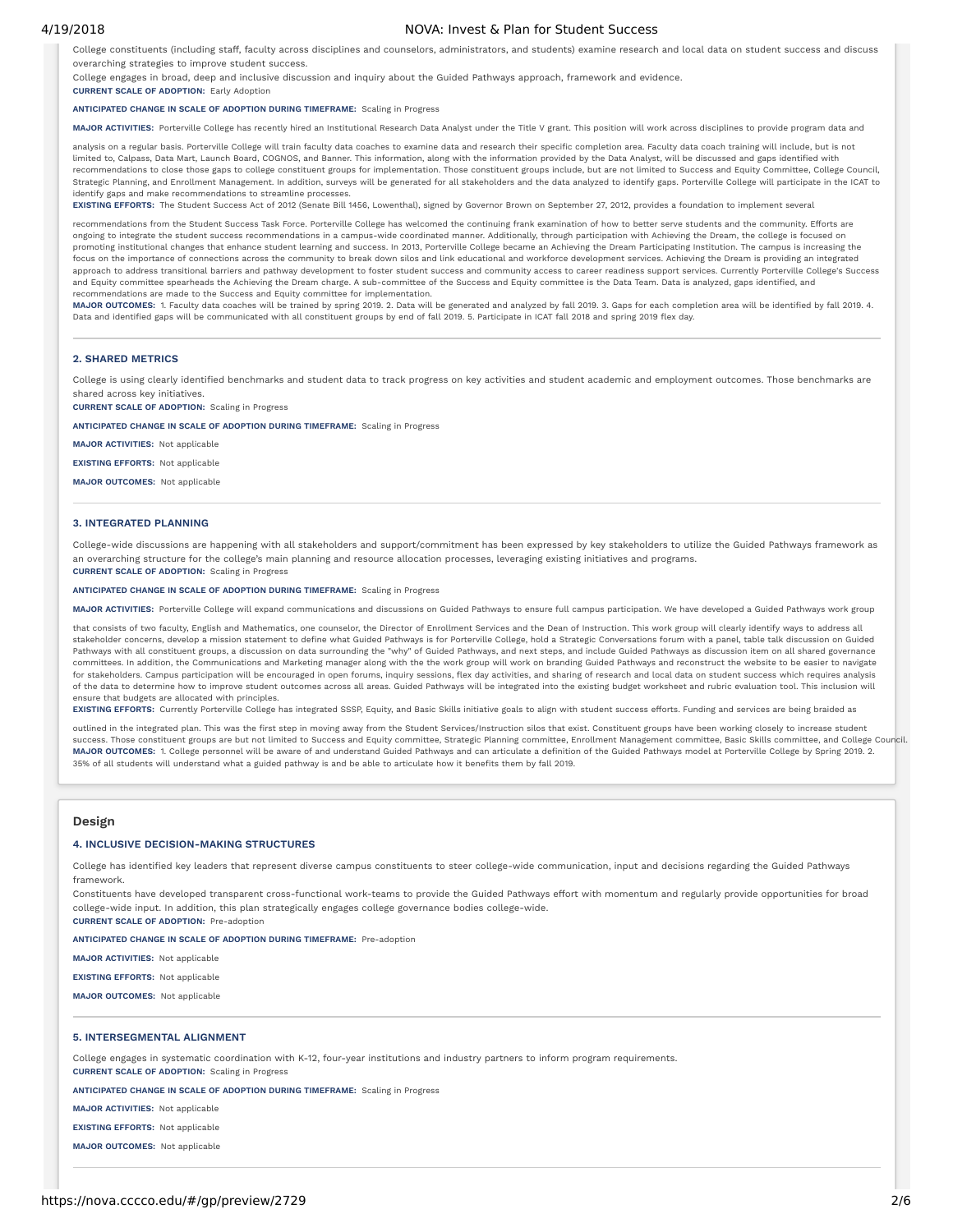### **6. GUIDED MAJOR AND CAREER EXPLORATION**

College has structures in place to scale major and career exploration early on in a student's college experience. **CURRENT SCALE OF ADOPTION:** Early Adoption

**ANTICIPATED CHANGE IN SCALE OF ADOPTION DURING TIMEFRAME:** Scaling in Progress

**MAJOR ACTIVITIES:** Porterville College faculty and counselors will work together to develop a one year freshman experience that will become part of the student's program of study. This two-

semester course will be team taught by faculty and counselors to ensure that students are aware of all support services and careers that come from their chosen major. Career and labor market information will be shared on the website. Additionally, constituent groups will work together to dene an exploratory path for undecided students. Porterville College will explore cohort based learning models and expansion of learning communities. DegreeWorks audit system and the EAB Navigate onboarding system will aide counselors and faculty advisors in identifying and monitoring student progress.

**EXISTING EFFORTS:** Porterville College has career support provided through the Colleges Job Entrepreneur and Career (JEC) Center. Staff are providing career related presentations in classes

and job search assistance. The college also provides internship opportunities as well as hosting career events on campus. Student Services provides a campus orientation to students identifying support services on campus.

MAJOR OUTCOMES: 1. Students will identify a major no later than their second semester in college 2. Students will have increased knowledge of support services and will increase use of available support services on campus by 20%.

#### **7. IMPROVED BASIC SKILLS**

College is implementing evidence-based practices to increase access and success in college and/or transfer-level math and English. **CURRENT SCALE OF ADOPTION:** Scaling in Progress

**ANTICIPATED CHANGE IN SCALE OF ADOPTION DURING TIMEFRAME:** Scaling in Progress

**MAJOR ACTIVITIES:** Not applicable

**EXISTING EFFORTS:** Not applicable

**MAJOR OUTCOMES:** Not applicable

#### **8. CLEAR PROGRAM REQUIREMENTS**

College is clarifying course sequences for programs of study (including key milestones) and creating predictable schedules so that students can know what they need to take, plan course schedules over an extended period of time, and easily see how close they are to completion. College offers courses to meet student demand. In order to meet these objectives, college is engaging in backwards design with desired core competencies and/or student outcomes in mind (including time-to-goal completion and enhanced access to relevant transfer and career outcomes).

**CURRENT SCALE OF ADOPTION:** Pre-adoption

#### **ANTICIPATED CHANGE IN SCALE OF ADOPTION DURING TIMEFRAME:** Early Adoption

**MAJOR ACTIVITIES:** Create predictable schedules and applicable course sequencing so that students will make educated choices on course schedules over an extended period of time. This

information will provide clear, predictable pathways to timely completion. Porterville College will integrate degree audits with scheduling practices, design materials to provide students with quick reference for certificate, degree and transfer checklists that include all generally-available options, counseling availability during peak enrollment periods will be increased, and completion<br>teams will be in place timely completion.

EXISTING EFFORTS: The College has adopted the use of Degree Works to help students navigate through their progress in their chosen field of study. The College has also started to develop two year program/course schedules.

**MAJOR OUTCOMES:** 1. Students will access program maps/2 year schedules by summer 2019. 2. Students will have timely access to counselors during enrollment periods to adjust their educational pathways as needed by summer 2019.

# **Implementation**

### **9. PROACTIVE AND INTEGRATED STUDENT SUPPORTS**

College provides academic and non-academic support services in a way that is proactive and aligned with instruction, so that all students are explicitly engaged in these services.

**CURRENT SCALE OF ADOPTION:** Scaling in Progress

#### **ANTICIPATED CHANGE IN SCALE OF ADOPTION DURING TIMEFRAME:** Scaling in Progress

MAJOR ACTIVITIES: Porterville College will implement completion teams for each academic division. These teams will include one faculty adviser, one counselor, one educational adviser, one

faculty data coach, one peer adviser, and financial aid and admissions and records staff as needed. Additionally, Porterville College will outline student services and academic services support for students within a semester and year. The campus will look to align staff, technology, facilities, student services and programs that combine and encourage collaboration between existing services, promote one-stop activities, and increase classroom visits once per semester promoting resources such as PASS leaders, embedded tutors, MyMathLab, Net Tutor, Job Entrepreneur and Career Center, and Lending Library.

**EXISTING EFFORTS:** The College has developed and implemented several support services to assist students to be successful in the courses and programs. Education planning, Early Alert,

career services, tutoring, Degree Works software platform for monitoring of student progress, etc. Moreover, Porterville College has a Veterans' Center staffed with a counselor who monitors the progress and provides assistance to veteran students.

**MAJOR OUTCOMES:** 1. Scale up and expand current special programs, including but not limited to EOPS, CARE, CalWORKS, Veterans, Disability Resource Center, and foster youth by summer 2019. 2. Advertise Degree Works and support students in their use of this to allow for ongoing self-monitoring with support from counseling for progress tracking by summer 2019. 3. Completion Team (Support system) which includes support services and instruction within each academic division will be completed and implemented by the end of spring 2018.

#### **10. INTEGRATED TECHNOLOGY INFRASTRUCTURE**

College has the technology infrastructure to provide tools for students as well as instructional, counseling, and student support faculty and staff to support planning, tracking, and outcomes for Guided Pathways.

**CURRENT SCALE OF ADOPTION:** Scaling in Progress

**ANTICIPATED CHANGE IN SCALE OF ADOPTION DURING TIMEFRAME:** Scaling in Progress

**MAJOR ACTIVITIES:** Not applicable

**EXISTING EFFORTS:** Not applicable

**MAJOR OUTCOMES:** Not applicable

## **11. STRATEGIC PROFESSIONAL DEVELOPMENT**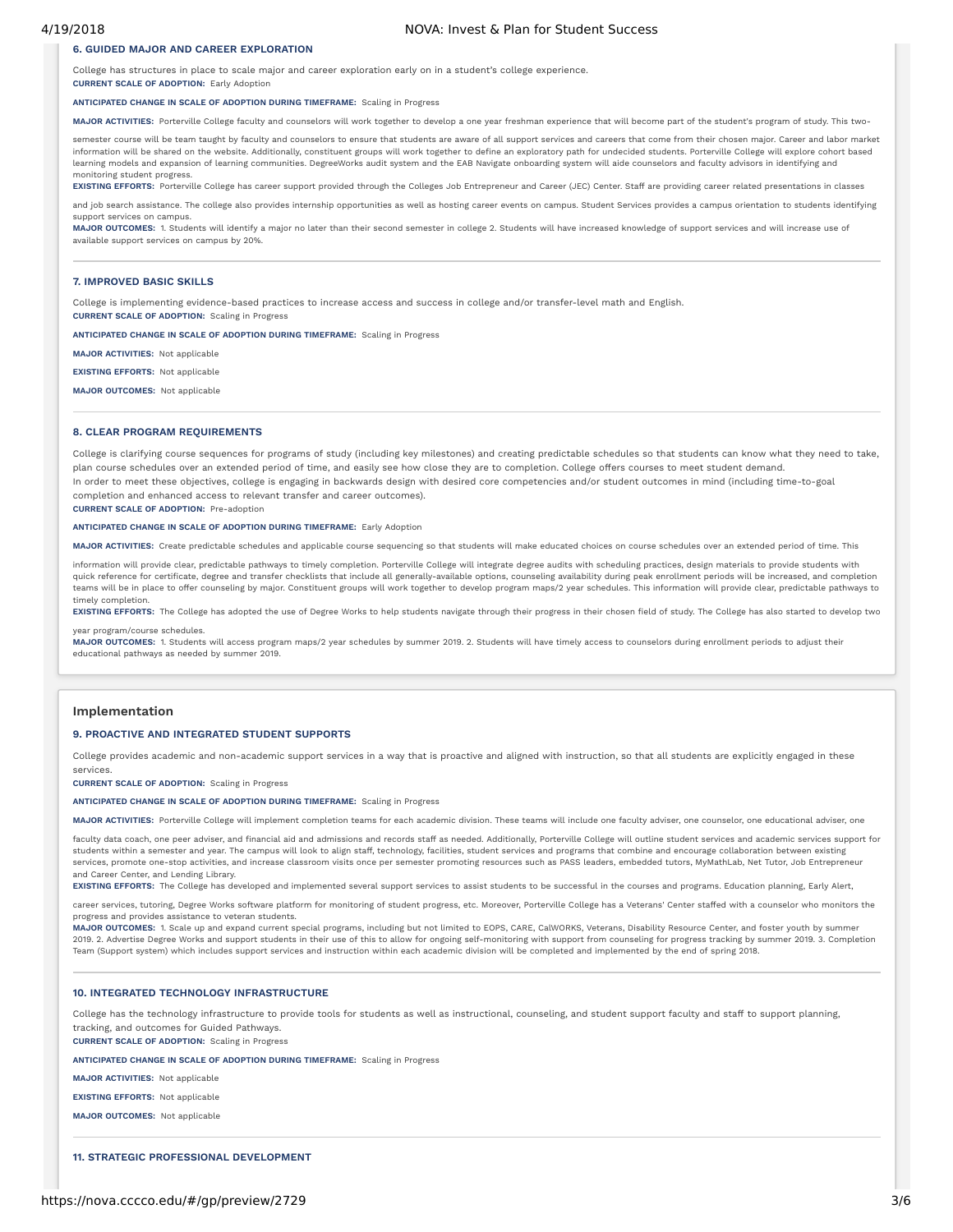# 4/19/2018 NOVA: Invest & Plan for Student Success

Professional Development (PD) is strategically, frequently, and consistently offered for staff, faculty and administrators and aligned with the college's strategic goals, needs and priorities identified in integrated plans, program review, and other intentional processes. **CURRENT SCALE OF ADOPTION:**

# **ANTICIPATED CHANGE IN SCALE OF ADOPTION DURING TIMEFRAME:** Scaling in Progress

**MAJOR ACTIVITIES:** Porterville College will send teams of faculty and counselors to visit other colleges that have effectively implemented Guided Pathways practices, and continue to participate

in IEPI, RP Group, and CCCCO workshops and training. Additionally, the campus will develop a staff development plan to provide more staff development opportunities for all campus stakeholders. Motivational and informational speakers, Achieving the Dream and Leading from the Middle coaches will also be brought in at flex day. Implementation of a classified staff development day will provide an opportunity for this constituent group to grow within their professions. The campus will make available staff development opportunities and funding sources to all constituent groups. Porterville College will establish defined work groups that include faculty and counselors for each pillar. EXISTING EFFORTS: Our faculty/staff have participated in various staff development/training opportunities. While we do not officially yet have staff development plan, the College provides

opportunities for faculty/staff to receive training support necessary for their work. Additionally, outside resources have been brought in to train staff on soft skills. **MAJOR OUTCOMES:** 1. Purchase and distribution of the book "Redesigning Americas Community Colleges" for all staff by May 2018. 2. Finalize staff development plan by spring 2019. 3. Achieving the Dream Coaches and Leading from the Middle coach to present at fall 2018 and spring 2019 flex day. 4. Classified professional development day by spring 2019. 5. Defined pillar work groups will be identified by spring 2019.

# **12. ALIGNED LEARNING OUTCOMES**

Learning outcomes are aligned with the requirements targeted by each program and across all levels (i.e., course, program, institutional) to ensure students' success in subsequent educational, employment, and career goals.

**CURRENT SCALE OF ADOPTION:** Early Adoption

**ANTICIPATED CHANGE IN SCALE OF ADOPTION DURING TIMEFRAME:** Early Adoption

**MAJOR ACTIVITIES:** Not applicable

**EXISTING EFFORTS:** Not applicable

**MAJOR OUTCOMES:** Not applicable

# **13. ASSESSING AND DOCUMENTING LEARNING**

The college tracks attainment of learning outcomes and that information is easily accessible to students and faculty. Consistent and ongoing assessment of learning is taking place to assess whether students are mastering learning outcomes and building skills across each program and using results of learning outcomes assessment to improve the effectiveness of instruction in their programs.

**CURRENT SCALE OF ADOPTION:** Early Adoption

# **ANTICIPATED CHANGE IN SCALE OF ADOPTION DURING TIMEFRAME:** Early Adoption

**MAJOR ACTIVITIES:** Not applicable

**EXISTING EFFORTS:** Not applicable

**MAJOR OUTCOMES:** Not applicable

# **14. APPLIED LEARNING OUTCOMES**

Students have ample opportunity for applied/contextualized learning and practice. Opportunities have been coordinated strategically within and/or amongst programs. **CURRENT SCALE OF ADOPTION:** Scaling in Progress

**ANTICIPATED CHANGE IN SCALE OF ADOPTION DURING TIMEFRAME:** Scaling in Progress

**MAJOR ACTIVITIES:** Not applicable

**EXISTING EFFORTS:** Not applicable

**MAJOR OUTCOMES:** Not applicable

# **Performance Indicators**

## **PARTICIPATION**

| <b>KEY PERFORMANCE INDICATORS</b>                                 | <b>CURRENT KPI DATA</b> |
|-------------------------------------------------------------------|-------------------------|
| Average number of credits attempted in year one                   | 20.12536106             |
| Average number of degree-applicable credits attempted in year one | 13.57561267             |
| College-level course success rate                                 | 0.760673                |
| Full-time students                                                | 494                     |
| Number of students                                                | 1001                    |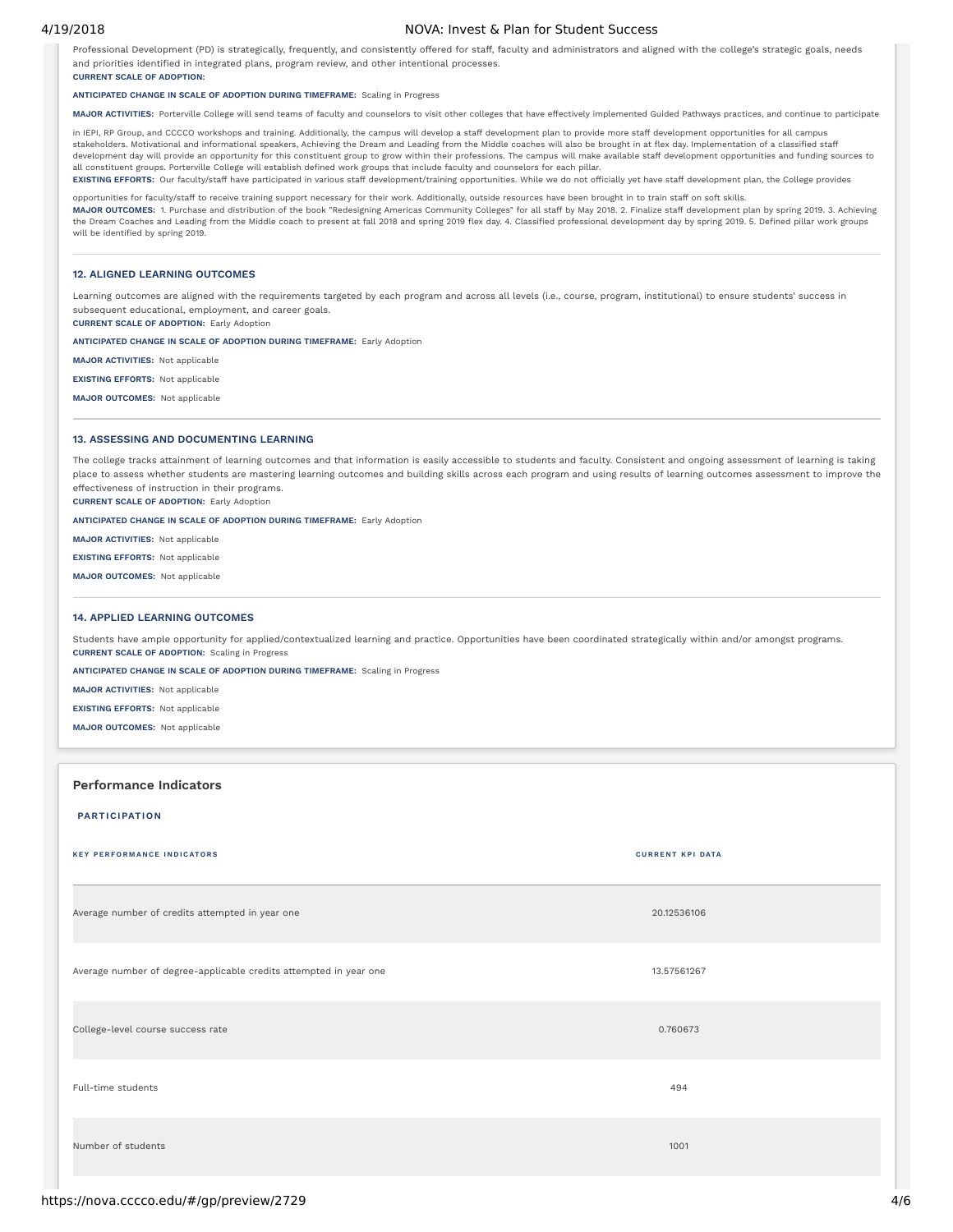| <b>KEY PERFORMANCE INDICATORS</b>                                       | <b>CURRENT KPI DATA</b> |
|-------------------------------------------------------------------------|-------------------------|
| Persisted from term one to term two                                     | 723                     |
| TRANSFERRABLE MATH & ENGLISH COMPLETION                                 |                         |
| <b>KEY PERFORMANCE INDICATORS</b>                                       | <b>CURRENT KPI DATA</b> |
| Successfully completed both transfer-level English and math in year one | 88                      |
| Successfully completed transfer-level English in year one               | 232                     |
| Successfully completed transfer-level math in year one                  | 126                     |
| <b>FIRST TERM MOMENTUM</b>                                              |                         |
| <b>KEY PERFORMANCE INDICATORS</b>                                       | <b>CURRENT KPI DATA</b> |
| Attempted 15+ college credits in first term                             | 98                      |
| Successfully earned 12+ college credits in first term                   | 90                      |
| Successfully earned 15+ college credits in first term                   | 23                      |
| Successfully earned 6+ college credits in first term                    | 352                     |

# Budget Totals **Total Budget**

\$169,412

| Code                              | Amount    | <b>Percent of Budget</b> |
|-----------------------------------|-----------|--------------------------|
| 1000 - Instructional Salaries     | \$40,000  | 23.61%                   |
| 2000 - Non-Instructional Salaries | \$70,000  | 41.32%                   |
| 3000 - Employee Benefits          | \$40,000  | 23.61%                   |
| 4000 - Supplies and Materials     | \$9,412   | 5.56%                    |
| 7000 - Other Outgo                | \$10,000  | 5.9%                     |
| Porterville College Total         | \$169,412 | 100%                     |

# **Efforts & Support**

**EFFORTS:** Porterville College has implemented a dual enrollment program. Six feeder high schools participate in this program. Each fall and spring Porterville College assessment takes

place at all six feeder high schools for all grades. Students targeted in freshman through junior years are specific to the dual enrollment program. All high school seniors at the six feeder

high schools are assessed during the spring semester of their senior year.<br>**CHANCELLOR'S OFFICE SUPPORT:** More data support. IEPI workshops. Guided Pathways workshops for training. Conferences. Yearly training. Webinars. T